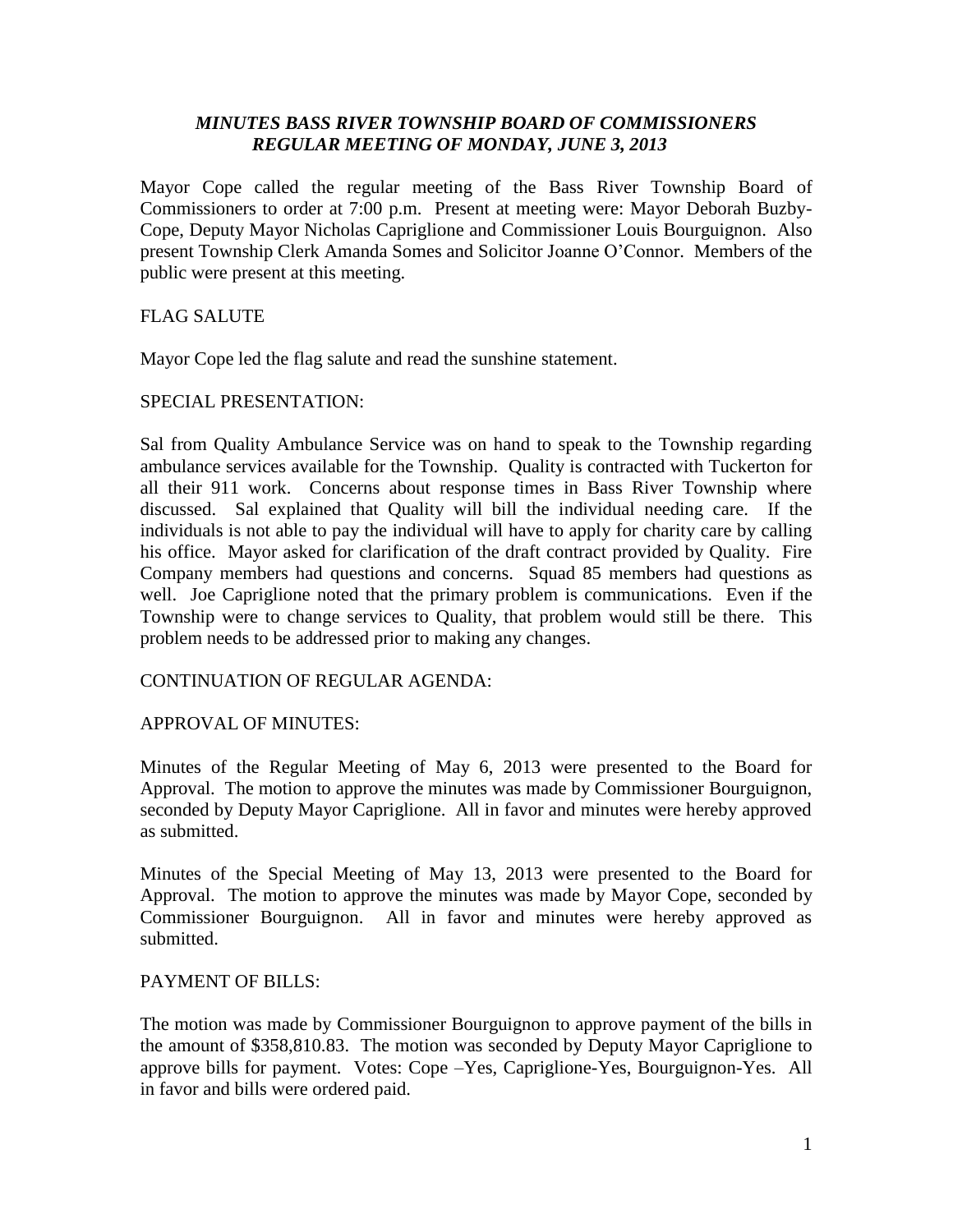| US BANK, CUST FOR PRO CAP 1            | TTL REDEMPTION #12-00002                           | \$ | 12,941.95  |
|----------------------------------------|----------------------------------------------------|----|------------|
| US BANK, CUST FOR PRO CAP 1            | TTL REDEMPT. PREMIUM<br><b>REPLACE ALARM &amp;</b> | \$ | 5,700.00   |
| <b>ACADEMY SECURITY</b>                | <b>SERVICE</b>                                     | \$ | 955.00     |
| <b>ATLANTIC CITY ELECTRIC</b>          | <b>ELECTRICITY MAY 2013</b>                        | \$ | 2,298.29   |
| AT&T                                   | APRIL 2013 ALL-IN-ONE                              | \$ | 309.49     |
| AT&T                                   | MAY 2013 ISDN LINE                                 | \$ | 65.41      |
| <b>BASS RIVER BD OF ED</b>             | LOCAL SCHOOL TAX LEVY                              | \$ | 103,247.83 |
| <b>BOB'S GARDEN CENTER</b>             | <b>GERANIUMS</b>                                   | \$ | 525.00     |
| BURL CO TREAS, LANDFILL                | TIPPING FEES MAY 2013                              | \$ | 5,611.50   |
| <b>CASA PAYROLL SERVICES</b>           | PAYROLL MAY 2013<br>REIM. EXAM                     | \$ | 248.80     |
| <b>CHARLES CRAMER</b>                  | <b>REGISTRATION</b>                                | \$ | 70.00      |
| <b>CHERRY VALLEY TRACTOR</b>           | <b>FAST CAT PRO MOWER</b>                          | \$ | 5,995.00   |
| <b>CHRISTOPHER NORMAN</b>              | PLANNING BD. MTG 5/16/13                           | \$ | 300.00     |
| <b>COMCAST</b>                         | SERVICE 5/19/13 - 6/18/13                          | \$ | 104.95     |
| DAVE'S SEPTIC                          | MAY & JUNE PORT A POT CONV. CTR.                   | \$ | 170.00     |
| DEER PARK DIRECT                       | SERVICE 4/15/13 - 5/14/13                          | \$ | 27.00      |
| <b>GROSS &amp; COMPANY</b>             | 2012 DEBT/FIN & 2013 BUDGET                        | \$ | 11,500.00  |
| <b>HANDS PATIO &amp; GARDEN CENTER</b> | SUPPLIES FOR PLANTERS<br>FLAG, POLE, PAINT,        | \$ | 69.88      |
| <b>HOME DEPOT</b>                      | <b>BRUSH</b>                                       | \$ | 64.60      |
| JEREMY S. PRICE                        | PUBLIC DEFENDER 5/20/13                            | \$ | 500.00     |
| <b>KEVIN S. QUINLAN</b>                | PROSECUTION SERVICES 5/20/13                       | \$ | 700.00     |
| KLUK CONSULTANTS                       | <b>ENGINEERING SERVICES</b>                        | \$ | 3,344.25   |
| MAILFINANCE                            | LEASE 3/12/13 - 6/11/13                            | \$ | 570.00     |
| <b>MARY ALICE BROWN</b>                | <b>TONNAGE REPORT</b>                              | \$ | 50.00      |
| NEW JERSEY DIV ABC                     | LIQ. LIC. RENEWAL APPS.                            | \$ | 9.00       |
| NJ LEAGUE OF MUNICIPALITIES            | NJ MUNICIPALITIES MAG.                             | \$ | 64.00      |
| NORTHERN TOOL & EQUIPMENT              | <b>WOODSMAN HELMETS</b>                            | \$ | 108.47     |
| OFFICE BASICS, INC                     | <b>SUPPLIES</b>                                    | \$ | 108.94     |
| <b>PEGGY BECK</b>                      | MILEAGE & LAW ENFOR, PARTY                         | \$ | 121.37     |
| PINELANDS REG. SCHOOL DIST.            | REGIONAL SCHOOL TAX LEVY                           | Ş  | 151,971.42 |
| PINELANDS JULY 4TH CELEBRATION         | PINELANDS 4TH OF JULY                              | \$ | 500.00     |
| BRIAN E. RUMPF, P.C.                   | PROSECUTION SERVICES                               | \$ | 1,400.00   |
| SAFE ID CARD SYSTEMS, INC.             | <b>ID CARDS</b>                                    | \$ | 15.00      |
| THOMSON REUTERS - WEST                 | NJ STAT T33 2013 PP                                | \$ | 32.00      |
| TRANSFORMATION ENTERPRISES             | APRIL & MAY 2013 ROLL-OFF SERVICE                  | \$ | 12,137.00  |
| TREAS STATE NJ DEP REVENUE             | ENVIRON. REGULATION-NJPDES                         | \$ | 3,610.70   |
| TRISH HOME CENTER                      | <b>SEWER SUPPLIES</b>                              | \$ | 56.66      |
| US BANK, CUST FOR PRO CAP 1            | TTL REDEMP. #12-00013                              | \$ | 661.90     |
| USHER PUBLISHING CO                    | 5 PART NJ BAIL RECOG.                              | \$ | 550.00     |
| <b>VERIZON</b>                         | <b>COURT &amp; MUNICIPAL PHONES MAY 2013</b>       | \$ | 960.61     |
| <b>VERIZON WIRELESS</b>                | <b>WIRELESS PHONES</b>                             | \$ | 134.67     |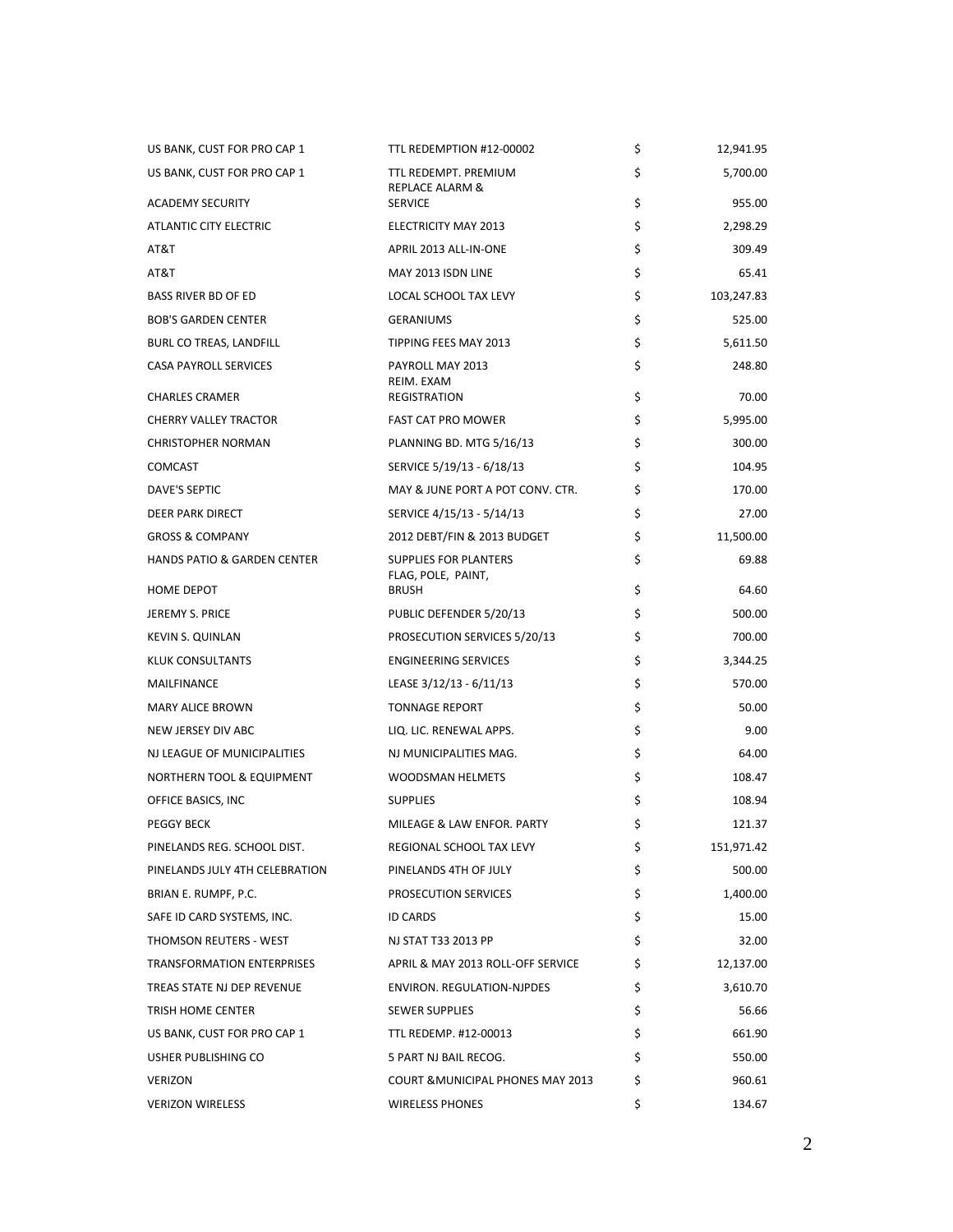| <b>WEX BANK</b>                   | <b>FUEL CHARGES APRIL 2013</b> | \$ | 784.12     |
|-----------------------------------|--------------------------------|----|------------|
| DAVE'S SEPTIC                     | MAY & JUNE PORT A POT OAK LANE | \$ | 170.00     |
| KLUK CONSULTANTS                  | NMA PARK ENGINEERING SERVICES  | \$ | 1,030.00   |
| PRHS PROJECT GRADUATION           | <b>PROJECT GRADUATION 2013</b> | \$ | 500.00     |
| <b>BASS RIVER PAYROLL ACCOUNT</b> | PAYROLL 5/21/13                | \$ | 14,091.10  |
| <b>BASS RIVER PAYROLL ACCOUNT</b> | PAYROLL 5/30/13                | \$ | 14,424.92  |
|                                   |                                |    |            |
|                                   | TOTAL                          | Ś  | 358,810.83 |

# CORRESPONDENCE:

List of Correspondence:

- a. Letter from NJ Natural Gas RE:Continued Natural Gas Service to new Gretna Village
- b. Letter from NJ DOT RE: FY 2013 Municipal Aid Program. No Award this year for Bass River Township Proposed Project…Chips Folly Road.

## ORDINANCES & RESOLUTIONS:

# **ORDINANCE 2013-03 AN ORDINANCE OF THE TOWNSHIP OF BASS RIVER AMENDING CHAPTER 15.24 OF THE REVISED ORDINANCES OF BASS RIVER TOWNSHIP**

Commissioner Bourguignon made the motion to introduce Ordinance 2013-03 upon first reading by title. The motion was seconded by Deputy Mayor Capriglione. Votes: Cope-Yes, Capriglione-Yes, Bourguignon-Yes. All in favor and Ordinance 2013-03 was hereby approved upon first reading by title only. Second reading and public hearing scheduled for the July regular meeting.

## *TOWNSHIP OF BASS RIVER Ordinance 2013-03*

### *AN ORDINANCE OF THE TOWNSHIP OF BASS RIVER AMENDING CHAPTER 15.24 OF THE REVISED ORDINANCES OF BASS RIVER TOWNSHIP*

*WHEREAS, the Bass River Township Board of Commissioners after reviewing the existing regulations and pursuant to the recommendation of the Township Engineer and the Township Solicitor, finds that there is a need to modify the Bass River Township Code provisions it currently exists under Chapter 15.24 of the Revised Township Ordinances which is applicable to Flood Hazard Areas; and*

*WHEREAS, the New Jersey Department of Environmental Protection (DEP) has established new standards for construction and reconstructions of buildings in flood hazard areas as a result of the damage sustained from Super Storm Sandy. The Board of Commissioners finds and determines that the current Bass River Township Flood Hazard Ordinance as it currently exits is not in accordance with the newly established standards;*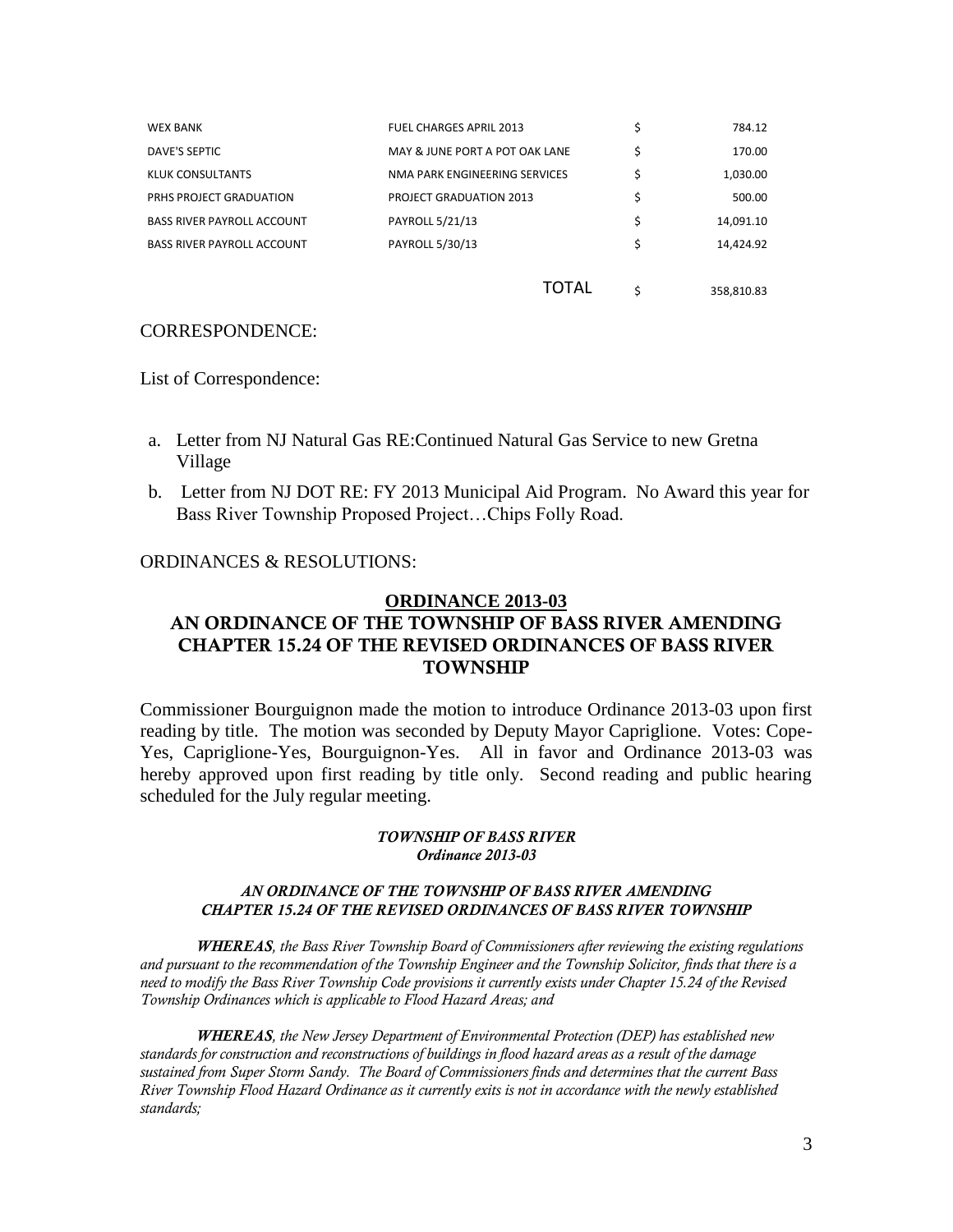*WHEREAS, The Board of Commissioners further finds and determines that this amendment will promote public health, safety and general welfare of the residents of Bass River Township and amends same as follows.*

*NOW, THEREFORE, BE IT ORDAINED by the Bass River Township Board of Commissioners that Bass River Township Code Chapter 15.24 entitled "Flood Hazard Areas" is deleted in its entirety and replaced with the amended Chapter 15.24 attached hereto as Schedule "A" and made a part hereof.* 

*BE IT FURTHER ORDAINED that all other provisions of the Township Code currently in effect, are hereby saved from repeal, and shall remain in full force and effect;* 

*BE IT FURTHER ORDAINED that if any provision of any section, subsection, paragraph, subdivision or clause of this ordinance shall be judged invalid by a court of competent jurisdiction, such order of judgment shall not affect or invalidate the remainder of any section, subsection, paragraph, subdivision, or clause of this ordinance.*

*BE IT FURTHER ORDAINED that this ordinance shall take effect upon proper passage and in accordance with the law.*

## **RESOLUTION 2013-48**

## **TAX OFFICE RESOLUTION**

The motion was made by Mayor Cope, seconded by Commissioner Bourguignon to approve Resolution 2013-48. Votes: Cope–Yes, Capriglione-Yes, Bourguignon-Yes. All in favor and Resolutions 2013-48 was hereby approved.

#### *RESOLUTION 2013-48*

*WHEREAS, the amount of \$661.90 has been received by the Tax Collector for redemption of Tax Sale Certificate #12-00013 on Block 31 Lot 62 assessed to Barbara & Otto Forst;*

*WHEREAS \$661.90 is the correct amount to redeem;*

*NOW THEREFORE, BE IT RESOLVED, that the CFO of Bass River Township is authorized to cut a check in the amount of \$661.90, to: US Bank Cust for Pro Capital I U.S. Bank TLSG, 50 South 16th Street, Suite 1950, Philadelphia, PA 19102.*

## **RESOLUTION 2013-49**

# **TAX OFFICE RESOLUTION**

The motion was made by Mayor Cope, seconded by Commissioner Bourguignon to approve Resolution 2013-49. Votes: Cope–Yes, Capriglione-Yes, Bourguignon-Yes. All in favor and Resolution 2013-49 was hereby approved.

#### *RESOLUTION 2013-49*

WHEREAS, the amount of \$12,941.95 has been received by the Tax Collector for redemption of *Tax Sale Certificate #12-00002 on Block 6 Lot 11.A assessed to Mark Duym;*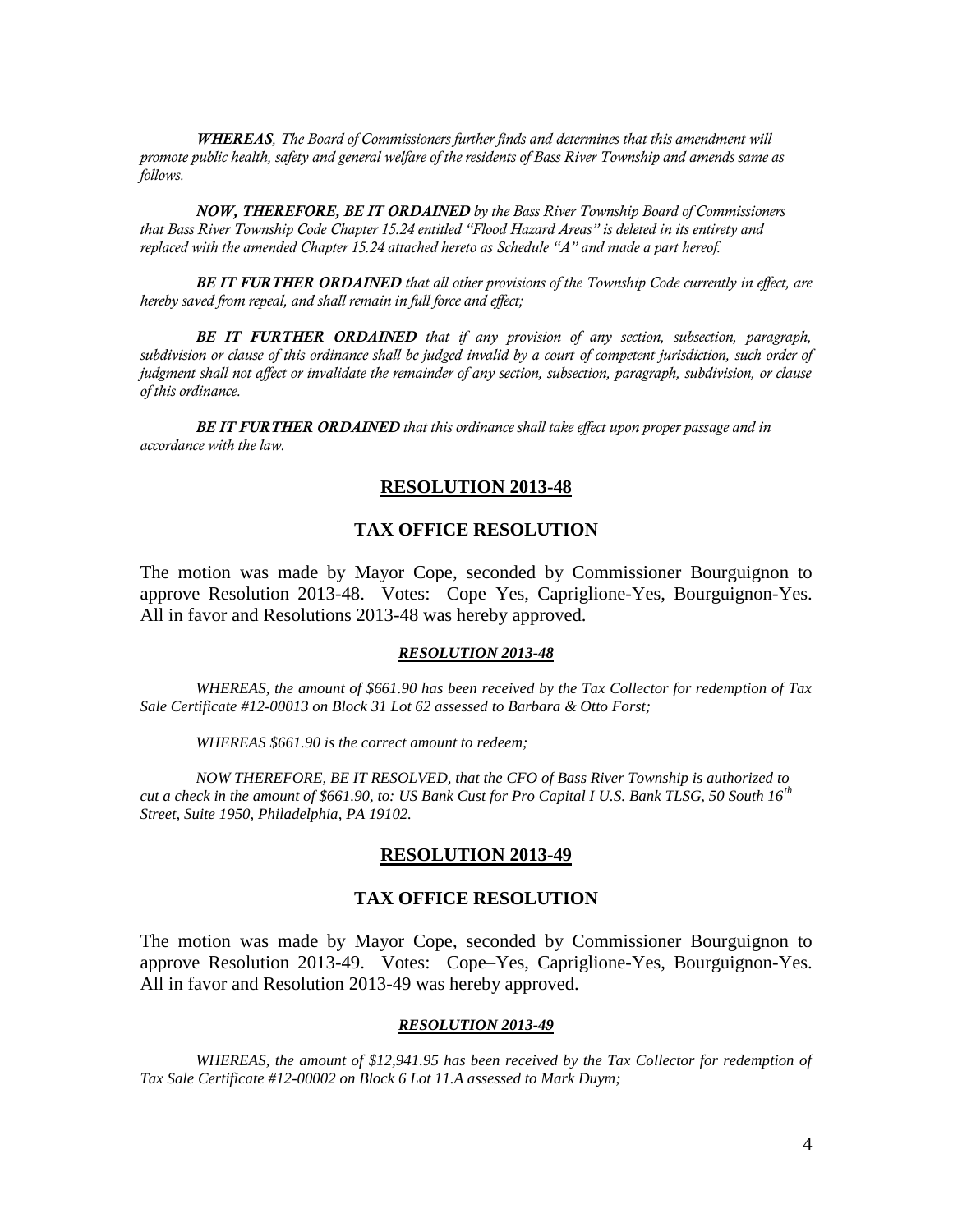*WHEREAS \$12,941.95 is the correct amount to redeem;*

*NOW THEREFORE, BE IT RESOLVED, that the CFO of Bass River Township is authorized to cut checks in the amounts of \$12,941.95, plus premium paid at tax sale in the amount of \$5,700.00, to: US Bank Cust for Pro Capital I U.S. Bank TLSG, 50 South 16th Street, Suite 1950, Philadelphia, PA 19102.*

## **RESOLUTION 2013-50**

#### *RESOLUTION 2013-50*

#### *A RESOLUTION OF THE TOWNSHIP OF BASS RIVER, COUNTY OF BURLINGTON, STATE OF NEW JERSEY, AUTHORIZING THE RENEWAL OF PLENARY RETAIL CONSUMPTION LICENSE #0301-33-002-009*

*WHEREAS, the Viking Beverage, LLC, T/A Breezes on the Bass River, made application for renewal of Plenary Retail Consumption License #0301-33-002-009 with the full municipal fee of \$1814.00 and additional fee of \$200.00 made payable to the New Jersey State Alcoholic Beverage Control at the*  regular meeting of the Bass River Township Board of Commissioners held on the 3<sup>rd</sup> day of June 2013; *and,*

*WHEREAS, no objections were filed with the Clerk and no objections filed at this meeting.*

*THEREFORE, BE IT RESOLVED that said license #0301-33-002-009 Plenary Retail Consumption License be renewed for the year July 1, 2013 – June 30, 2014; and,*

*BE IT FURTHER RESOLVED that the Municipal Clerk, Amanda S. Somes, RMC, is hereby authorized to issue, sign and deliver said license.*

## **RESOLUTION 2013-51**

#### *RESOLUTION 2013-51*

### *A RESOLUTION OF THE TOWNSHIP OF BASS RIVER, COUNTY OF BURLINGTON, STATE OF NEW JERSEY, AUTHORIZING THE RENEWAL OF PLENARY RETAIL DISTRIBUTION LICENSE #0301-44-003-002*

*WHEREAS, New Gretna Liquors, T/A New Gretna Liquors has made application for renewal of Plenary Retail Distribution License #0301-44-003-002 with the full municipal fee of \$1267.00 and additional fee of \$200.00 made payable to the New Jersey State Alcoholic Beverage Control at the regular meeting of the Bass River Township Board of Commissioners held on the 3rd day of June 2013; and,*

*WHEREAS, no objection were filed with the Clerk and no objections filed at this meeting.*

*THEREFORE, BE IT RESOLVED that said license #0301-44-003-002 Plenary Retail Distribution License be renewed for the year July 1, 2013 – June 30, 2014; and,*

*BE IT FURTHER RESOLVED that the Municipal Clerk, Amanda S. Somes, RMC, is hereby authorized to issue, sign and deliver said license.*

## **RESOLUTION 2013-52**

#### *RESOLUTION 2013-52*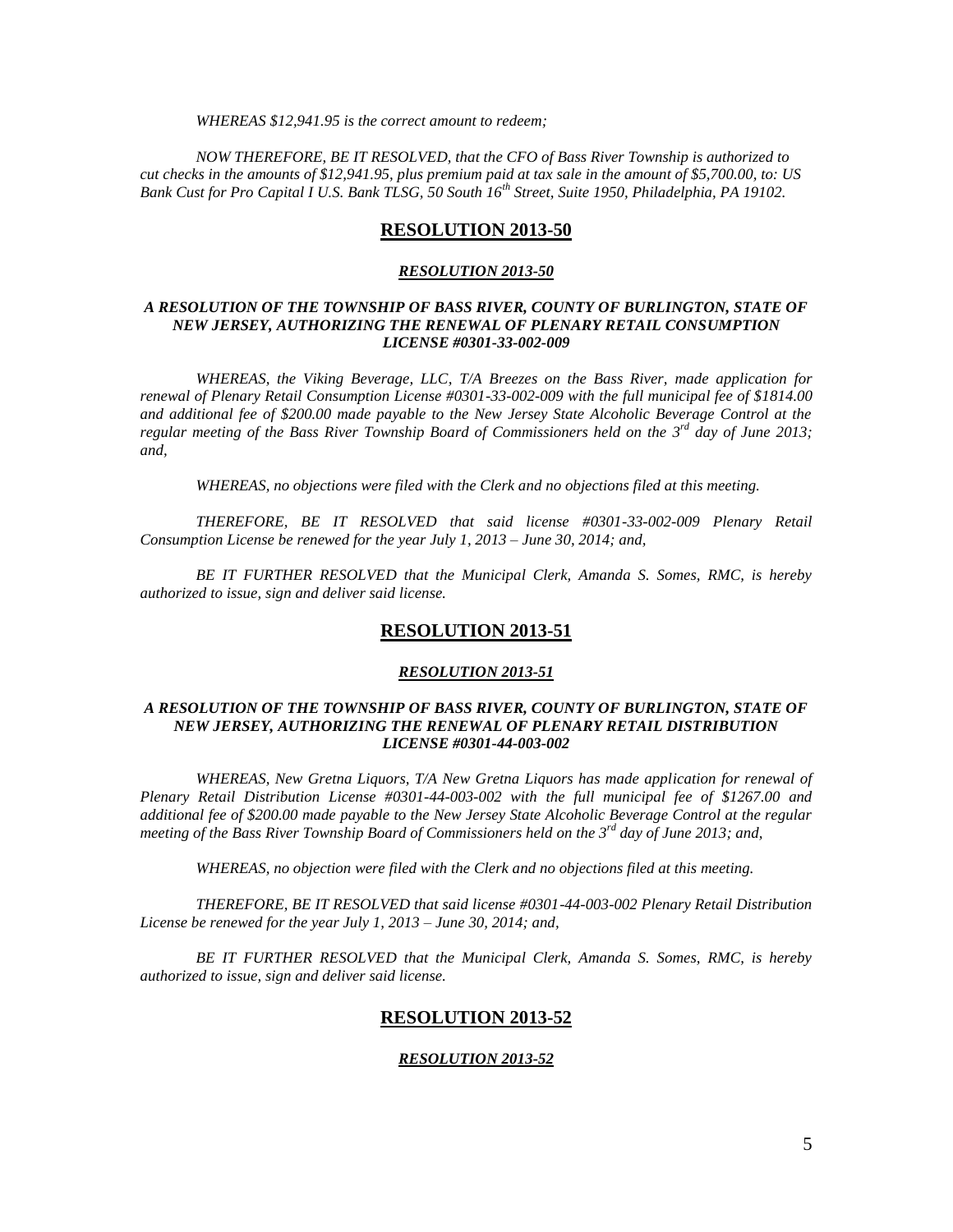## *A RESOLUTION OF THE TOWNSHIP OF BASS RIVER, COUNTY OF BURLINGTON, STATE OF NEW JERSEY, AUTHORIZING THE RENEWAL OF PLENARY RETAIL CONSUMPTION LICENSE #0301-33-001-003*

*WHEREAS, Lucille Freda, T/A Backwater Jacks has made application for renewal of Plenary Retail Consumption License #0301-33-001-003 with the full municipal fee of \$1,814.00 and additional fee of \$200.00 made payable to the New Jersey State Alcoholic Beverage Control at the regular meeting of the Bass River Township Board of Commissioners held in the June 3, 2013; and,*

*THEREFORE, BE IT RESOLVED that said license #0301-33-001-003 Plenary Retail Consumption License be renewed for the year July 1, 2013 – June 30, 2014; and,*

*BE IT FURTHER RESOLVED that the Municipal Clerk, Amanda S. Somes, RMC, is hereby authorized to issue, sign and deliver said license.*

## **RESOLUTIONS 2013-50, 2013-51 and 2013-52 (Above)**

The motion was made by Commissioner Bourguignon, seconded by Deputy Mayor Capriglione to approve Resolutions 2013-50, 2013-51 and 2013-52. Votes: Cope–Yes, Capriglione-Yes, Bourguignon-Yes. All in favor and Resolutions 2013-50, 2013-51 and 2013-52 were hereby approved.

## **RESOLUTION 2013-53**

# **A RESOLUTION APPOINTING ADOLPH SICHERI MUNICIPAL COURT JUDGE**

The motion was made by Commissioner Bourguignon, seconded by Deputy Mayor Capriglione to approve Resolution 2013-53. Votes: Cope–Yes, Capriglione-Yes, Bourguignon-Yes. All in favor and Resolution 2013-53 was hereby approved.

#### *RESOLUTION 2013-53*

## *A RESOLUTION APPOINTING ADOLPH SICHERI MUNICIPAL COURT JUDGE*

*WHEREAS, there exists a need for a Municipal Court Judge;*

*NOW, THEREFORE, BE IT RESOLVED, by the Board of Commissioner of Bass River Township as follows:*

*1. Adolph Sicheri be and hereby is appointed Municipal Court Judge for the Consolidated Court of Bass River and Washington Township effective June 1, 2013 for a three year term, through May 31, 2016.*

## **RESOLUTION 2013-54**

# **A RESOLUTION SETTING THE ANNUAL SALARY AND HOURLY PAY RATES FOR THE 2013 CALENDAR YEAR FOR CERTAIN OFFICERS AND EMPLOYEES OF THE TOWNSHIP OF BASS RIVER**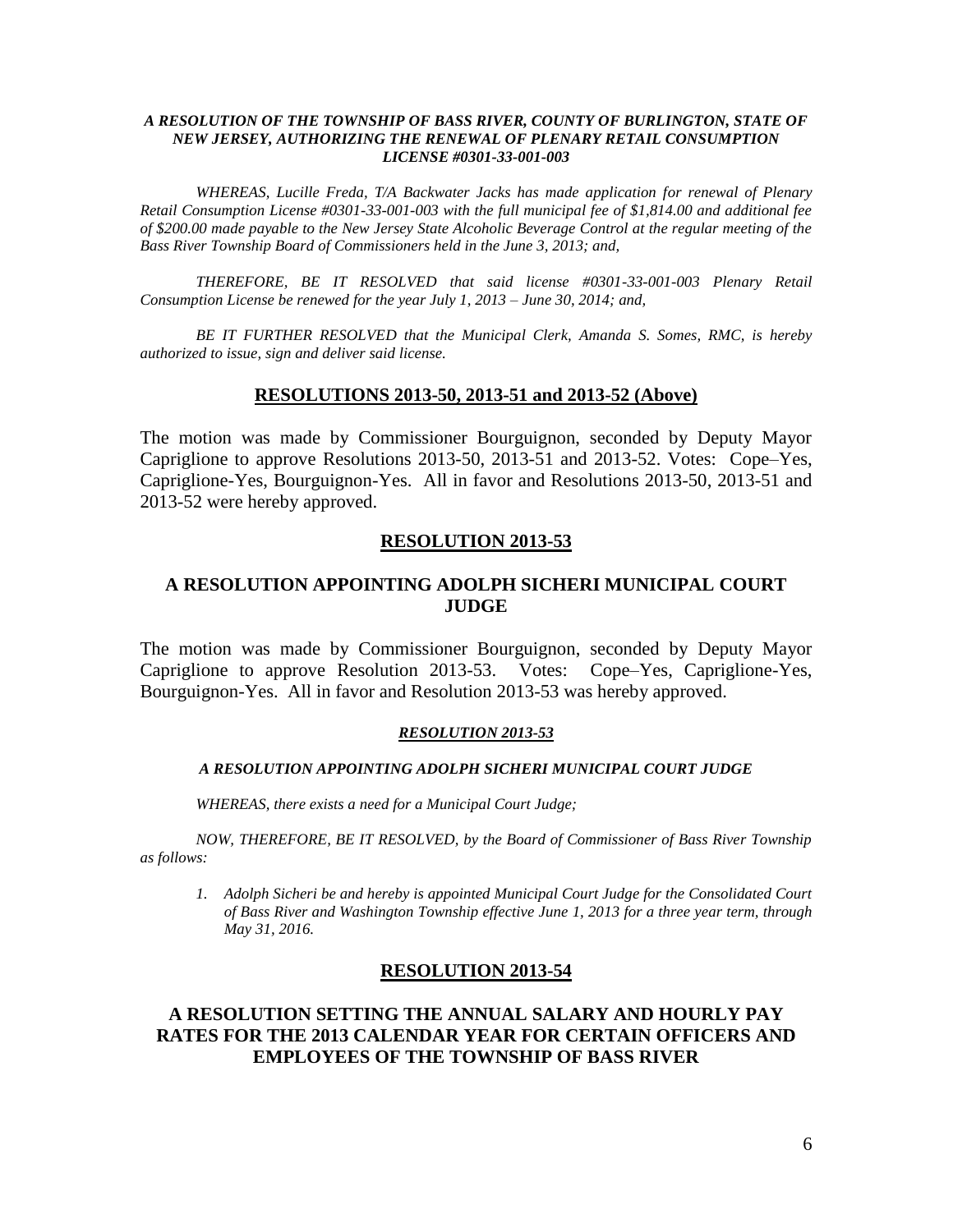The motion was made by Commissioner Bourguignon, seconded by Deputy Mayor Capriglione to approve Resolution 2013-54. Votes: Cope–Yes, Capriglione-Yes, Bourguignon-Yes. All in favor and Resolution 2013-54 was hereby approved.

#### *RESOLUTION 2013-54*

#### *A RESOLUTION SETTING THE ANNUAL SALARY AND HOURLY PAY RATES FOR THE 2013 CALENDAR YEAR FOR CERTAIN OFFICERS AND EMPLOYEES OF THE TOWNSHIP OF BASS RIVER*

*BE IT RESOLVED by the Board of Commissioners of the Township of Bass River in the County of Burlington and the State of New Jersey at a meeting held on the 3rd day of June 2013 that the following pay rate is hereby established for the 2013 calendar year and set as follows pursuant to Salary Ordinance:*

| <b>OFFICE/EMPLOYEE</b> |                     | <i><b>SALARY</b></i> |
|------------------------|---------------------|----------------------|
| <i>NAME</i>            | <i><b>TITLE</b></i> |                      |

#### *DEPARTMENT OF PUBLIC AFFAIRS & SAFETY*

| Adolph Sicheri         | <b>Municipal Court Judge</b> |
|------------------------|------------------------------|
| Effective June 1, 2013 |                              |

*Adolph Sicheri Municipal Court Judge \$24,801.12/Year*

## **RESOLUTION 2013-55**

# **A RESOLUTION OF THE TOWNSHIP OF BASS RIVER, COUNTY OF BURLINGTON, STATE OF NEW JERSEY AUTHORIZING CANCELATION OF RECEIVABLE BALANCE**

The motion was made by Commissioner Bourguignon, seconded by Deputy Mayor Capriglione to approve Resolution 2013-55. Votes: Cope–Yes, Capriglione-Yes, Bourguignon-Yes. All in favor and Resolution 2013-55 was hereby approved.

#### *RESOLUTION 2013-55*

### *A RESOLUTION OF THE TOWNSHIP OF BASS RIVER, COUNTY OF BURLINGTON, STATE OF NEW JERSEY AUTHORIZING CANCELATION OF RECEIVABLE BALANCE*

*WHEREAS, a receivable balance of \$55,000 remains on the Grant Fund balance sheet dedicated to the NJ DOT/West Greenbush Road/Culvert Replacement—FY 2010; and*

*WHEREAS, it is necessary to formally cancel the receivable balance from the balance sheet for the following reason:*

*Prior to the performance of contract, Bass River Township was made aware that the project was in conflict with and was superseded by the design and scope of work currently being performed by the New Jersey Turnpike authority as part of the New Jersey Parkway widening project being conducted in Bass River Township and other Townships throughout Southern New Jersey.*

*NOW, THEREFORE, BE IT RESOLVED that the following grant receivable and appropriation reserve balances be canceled:*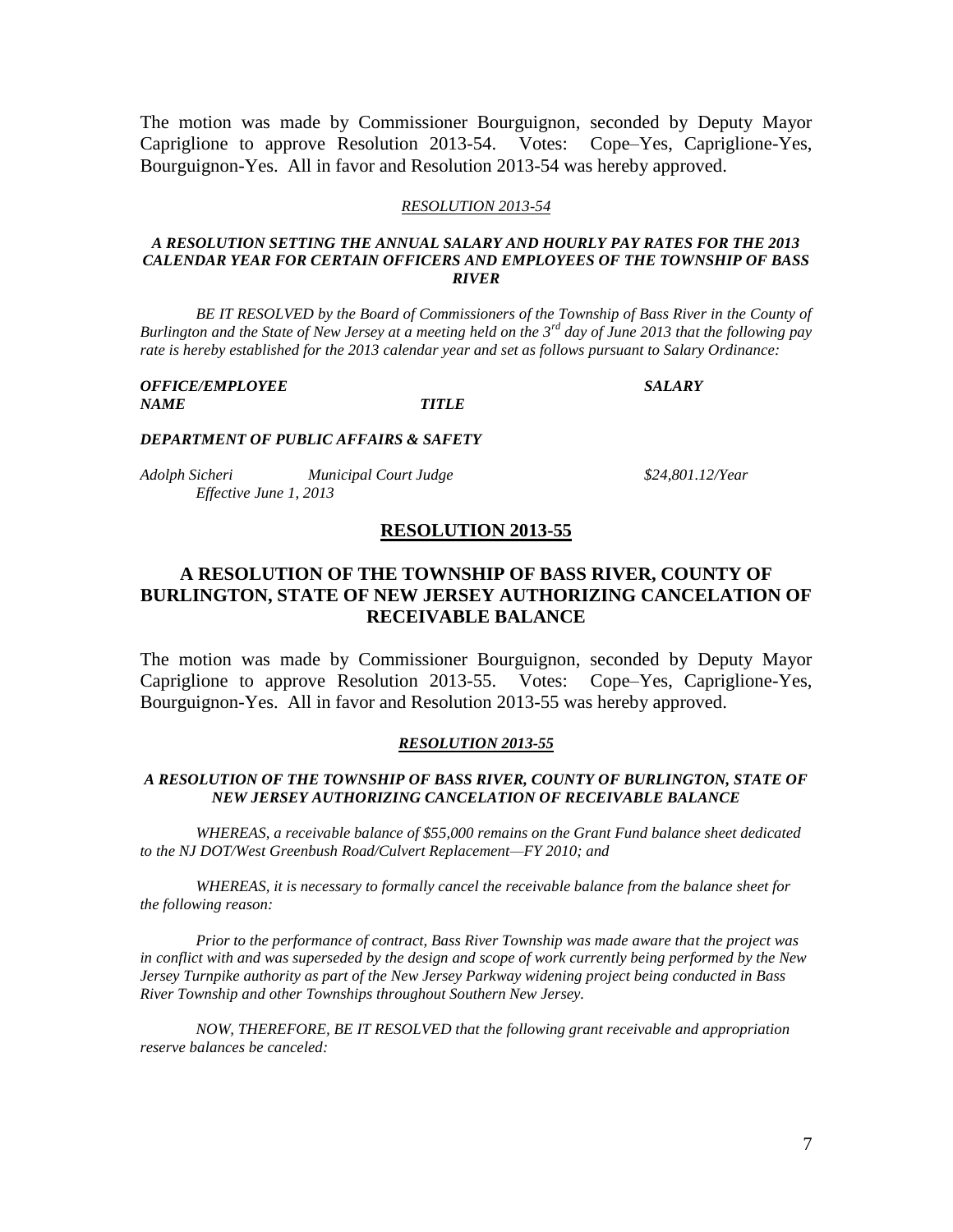#### *GRANT TITLE AMOUNT CANCELED*

*FY 2010-NJ DOT PROJECT WEST GREENBUSH ROAD/CULVERT REPLACEMENT \$55,000.00*

## **RESOLUTION 2013-56**

# **A RESOLUTION AUTHORIZING SUBMISSION OF FY 2013 MUNICIPAL PARK GRANT APPLICATION**

The motion was made by Commissioner Bourguignon, seconded by Deputy Mayor Capriglione to approve Resolution 2013-56. Votes: Cope–Yes, Capriglione-Yes, Bourguignon-Yes. All in favor and Resolution 2013-56 was hereby approved.

### *RESOLUTION 2013-56*

*WHEREAS, the Burlington County Board of Chosen Freeholders has approved the Open Space, Recreation, Farmland and Historic Preservation Trust Fund ("Trust Fund") and established a Municipal Park Development Program ("Program") to provide grant funds in connection with municipal acquisition of lands for County park, recreation, conservation and farmland preservation purposes, as well as for municipal public park and recreation development purposes; and*

*WHEREAS, the Governing Body of Bass River Township desires to obtain County Municipal Park Development Program funds in the amount of \$141,262.00 to fund North Maple Avenue Park—Phase II, 10 North Maple Avenue, New Gretna, NJ, Block 54, Lot 3.01; and*

*WHEREAS, the total cost of the project including all matching funds is estimated to be \$141,262.00; and*

*WHEREAS, the Township of Bass River is the owner of and controls the project site.*

*NOW, THEREFORE, BE IT RESOLVED BY the Board of Commissioners of the Township of Bass River that:*

- *1. The Township Engineer, Kris Kluk, Ph.D., P.E., is authorized to make an application to the County of Burlington for Municipal Park Development Program Funds, (b) provide additional application information and furnish such documents as may be required for the Municipal Park Development Program and (c) act as the municipal contact person and correspondent of the above named municipality;*
- *2. The Township of Bass River is committed to this project and will provide the balance of funding necessary to complete the In the form of non-county matching funds as required in the Policy and Procedures Manual for the Program; and*
- *3. If awarded a grant by the County of Burlington under the Municipal; Park Development Program, the municipality will use the approved funds in accordance with the Municipal Park Development Program Policy and Procedure Manual, and applicable federal, state, and local government rules, regulations and statutes thereto; and*
- *4. The Township Engineer, Kris Kluk, Ph.D., P.E., is hereby authorized to sign and execute any required documents, agreements, and amendments thereto with the County of Burlington for the approved funds; and*
- *5. The resolution shall take effect immediately.*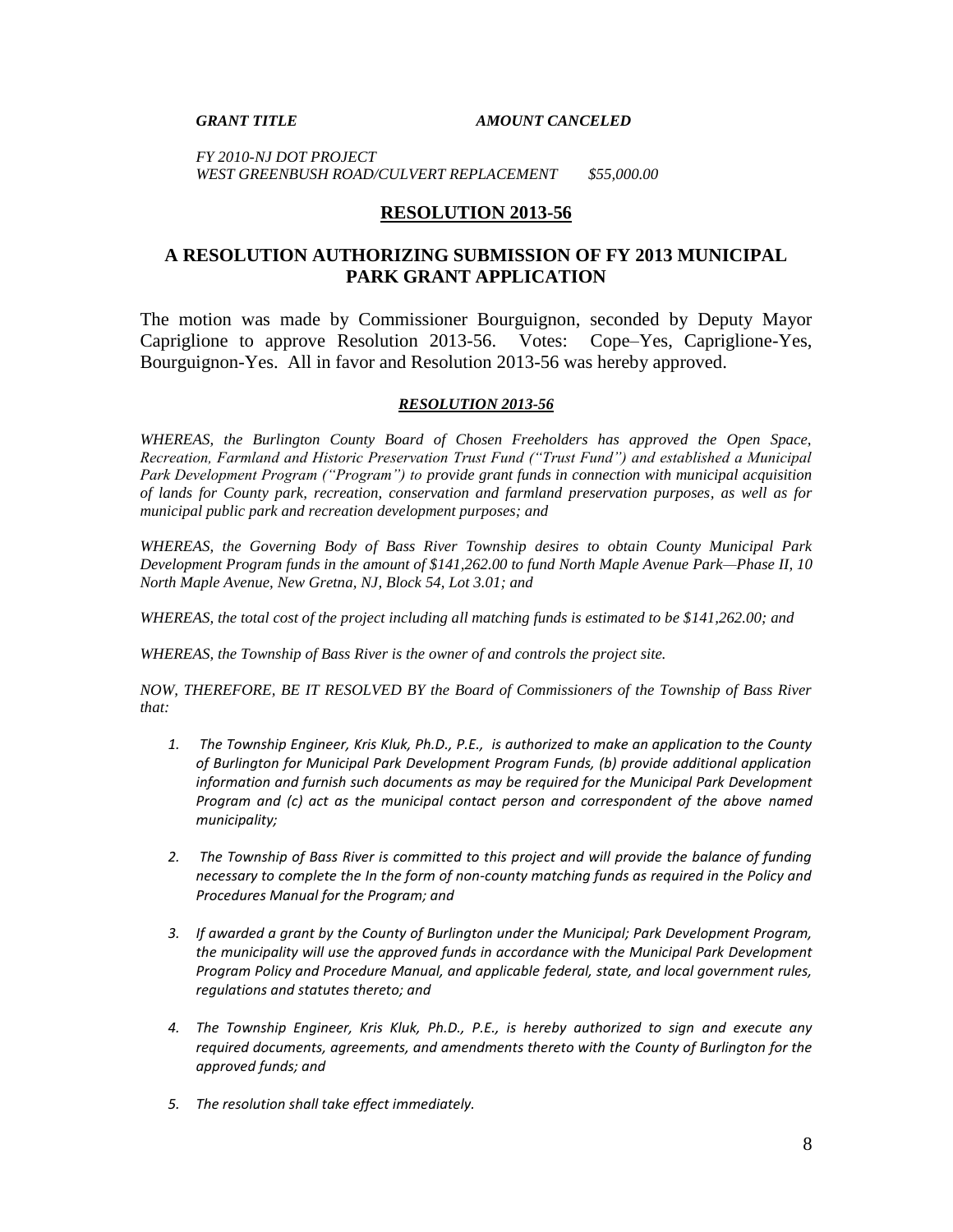# OLD BUSINESS:

## NEW BUSINESS:

a. Junkyard License Renewal—Kaszuba's Junkyard—Public Hearing: The motion was made by Commissioner Bourguignon, seconded by Deputy Mayor Capriglione to open meeting for public hearing on license renewal. Comments heard: Mr. W. Aaronson asked about the new timing of the license renewal and the new ordinance. It was noted that Mr. Kaszuba's filed his application well in advance of deadline. Being no further comments, the motion to close the public hearing was made by Commissioner Bourguignon, seconded by Deputy Mayor Capriglione. All in favor and public portion was closed. The motion to approve Kaszuba's Junkyard for renewal for 2013 was made by Commissioner Bourguignon, seconded by Deputy Mayor Capriglione. Votes: Cope-Yes, Capriglione-Yes, Bourguignon-Yes. All in favor and license was hereby renewed.

# REPORTS:

The following reports were noted.

Report of Solicitor Report of Municipal Court Dog Report Report of Safety Coordinator Report of Beautification Committee was provided by Ms. Bitzberger

# PUBLIC COMMENT:

The meeting was open for public comment at 8:20 p.m. upon a motion by Commissioner Bourguignon, seconded by Deputy Mayor Capriglione. All in favor.

Mrs. Garrison asked if the township was planning on amending our ordinance concerning changing the zoning on height and set back requirements. Mayor told Mrs. Garrison they need to follow the proper procedure and apply to the planning board for a variance. Professionals will be asked to keep fees low or waive them all together. All remaining fees would be returned to applicant upon final approvals.

Ms. R. Bourguignon asked about the new Flood Maps and if they are available. Mayor replied that they are not yet available and probably will not be until the end of the year.

Ms. R. Bourguignon asked about NJ Natural Gas installation on East Greenbush Road and why it has not been done yet.

Mr. W. Aaronson acknowledged the work the Commissioners have done on our new Park on North Maple Avenue and improvement to end of Amasa Landing Road. He thanked